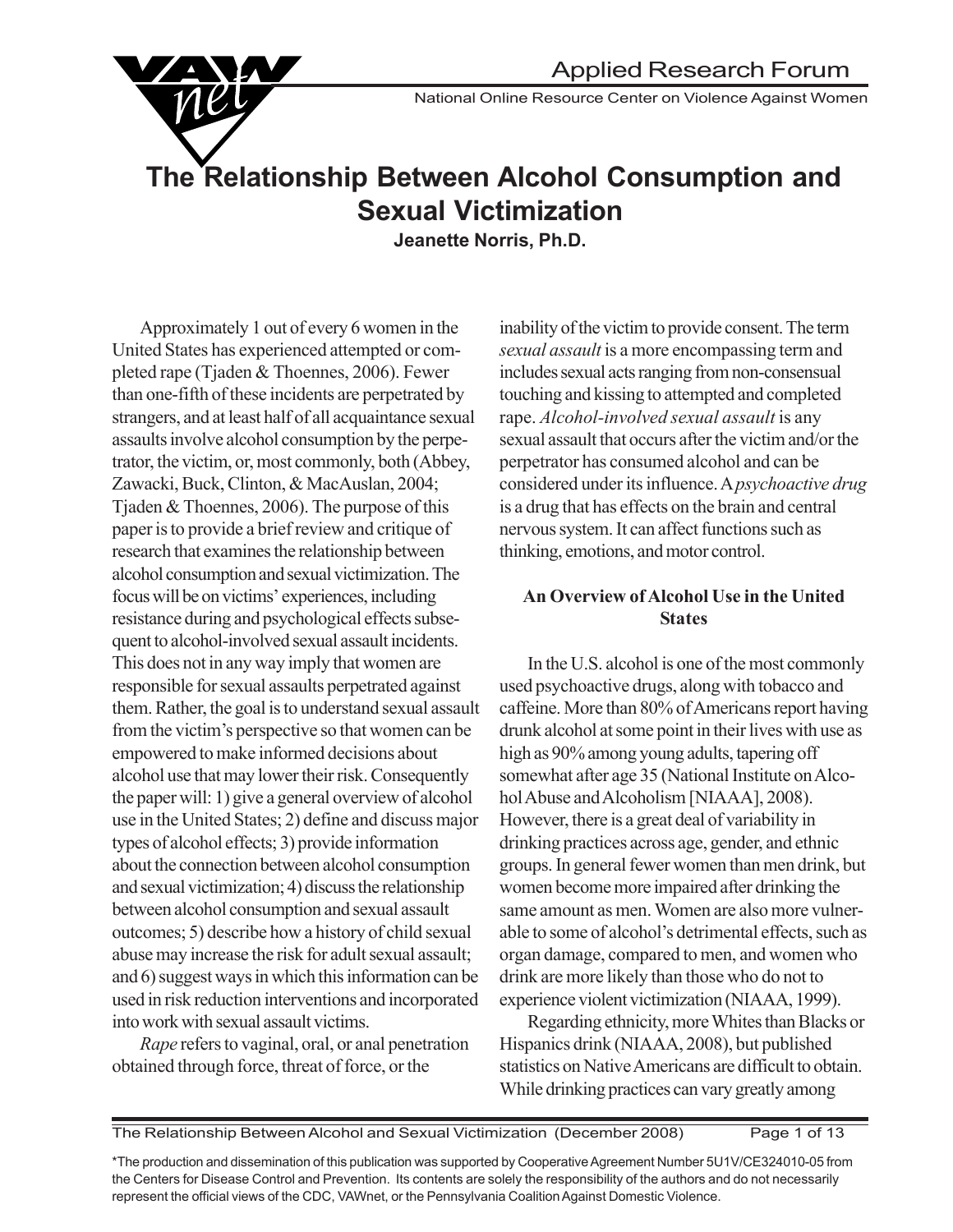tribes, it is widely acknowledged that high rates of drinking occur among Native Americans, as well as drinking-related problems (Center on Alcohol Marketing & Youth, 2006; Szlemko, Wood, & Thurman, 2006). Asian-Americans have historically reported the lowest rates of alcohol use in the US (Caetano, Clark, & Tam, 1998). However, there is considerable variation across particular Asian ethnic groups (Makimoto, 1998), and their alcohol consumption has increased in recent years. This is especially true among young Asian-Americans, possibly because of acculturation to mainstream U.S. drinking norms (NIAAA, 2002).

Many individuals claim psychological benefits of drinking, such as relaxation, stress reduction, social facilitation, and sexual enhancement, but may also use drinking as an excuse for unacceptable behavior (Critchlow, 1986). Well-known, too, are the detrimental short- and long-term effects of excessive alcohol use, including, but not limited to, hangover and involvement in accidents, as well as addiction and its accompanying outcomes such as depression, medical problems, and job and family loss (NIAAA, 2004). Because alcohol is so commonly used, it is imperative that individuals understand its effects and make informed decisions about its use.

## **Types of Alcohol Effects**

Alcohol has both physiological and learned effects. As a person becomes more intoxicated, alcohol's physiological effects result in a decreased ability to process information and make judgments, impaired motor control, slurred speech, deterioration of reaction time, and ultimately loss of consciousness. In extreme cases of alcohol poisoning, death may occur (Hanson, Venturelli, & Fleckenstein, 2002). Of particular relevance to understanding the relationship between alcohol consumption and sexual victimization are alcohol's effects on cognitive abilities, such as decisionmaking and risk perception, and on stress reduction. As individuals become more intoxicated, they become less able to process a large amount of information. As a result, they focus on the most prominent cues in the environment, an effect known

as "alcohol myopia" (Steele & Josephs, 1990). Frequently in social situations the most prominent cues are those associated with having fun, such as interacting with others, flirting, being sexually attracted to someone, or possibly developing a relationship. On the other hand, cues that might indicate risk, such as a man intentionally giving a woman strong drinks, are less likely to be noticed.

Stress reduction that occurs after consuming alcohol can result in part from alcohol's physiological effects on thought processes. If someone does not perceive risk cues because of intoxication, feelings of anxiety or stress that might spur someone to avoid or leave a risky situation may not be generated. This effect is known as "stress response dampening" and is especially likely to occur if stress-producing cues are difficult to perceive, that is, when they are not very prominent (Sayette, 1993). For instance, if a woman were sober, she would be likely to notice that a man had given her a very strong drink as soon as she tasted it. This might lead her to think that he was deliberately trying to get her drunk and might make her nervous about his intentions. Therefore, she might try to avoid him. However, after having a couple of "normal" drinks, a woman might become somewhat intoxicated. In this state it can become more difficult to notice that a man has started putting extra alcohol in her drinks. Therefore, she would not feel alarmed, and it might not occur to her to get away from him. Both myopia and stress response dampening effects become more powerful as a person becomes more intoxicated.

Culture, as well as personal experience, can influence an individual's beliefs about how alcohol will affect them (MacAndrew & Edgerton, 1969). These beliefs result from observing or talking with others and are called outcome expectancies. They can affect how much and when people drink (Goldman, Del Boca, & Darkes, 1999) and have also been tied to behaviors such as socializing and having sex (Dermen & Cooper, 1994). For instance, if someone believes that alcohol consumption will help her enjoy sex, she might drink in order to do so. Likewise, if a woman believes that alcohol consumption makes her feel vulnerable or powerless, she might not attempt to strongly resist a man's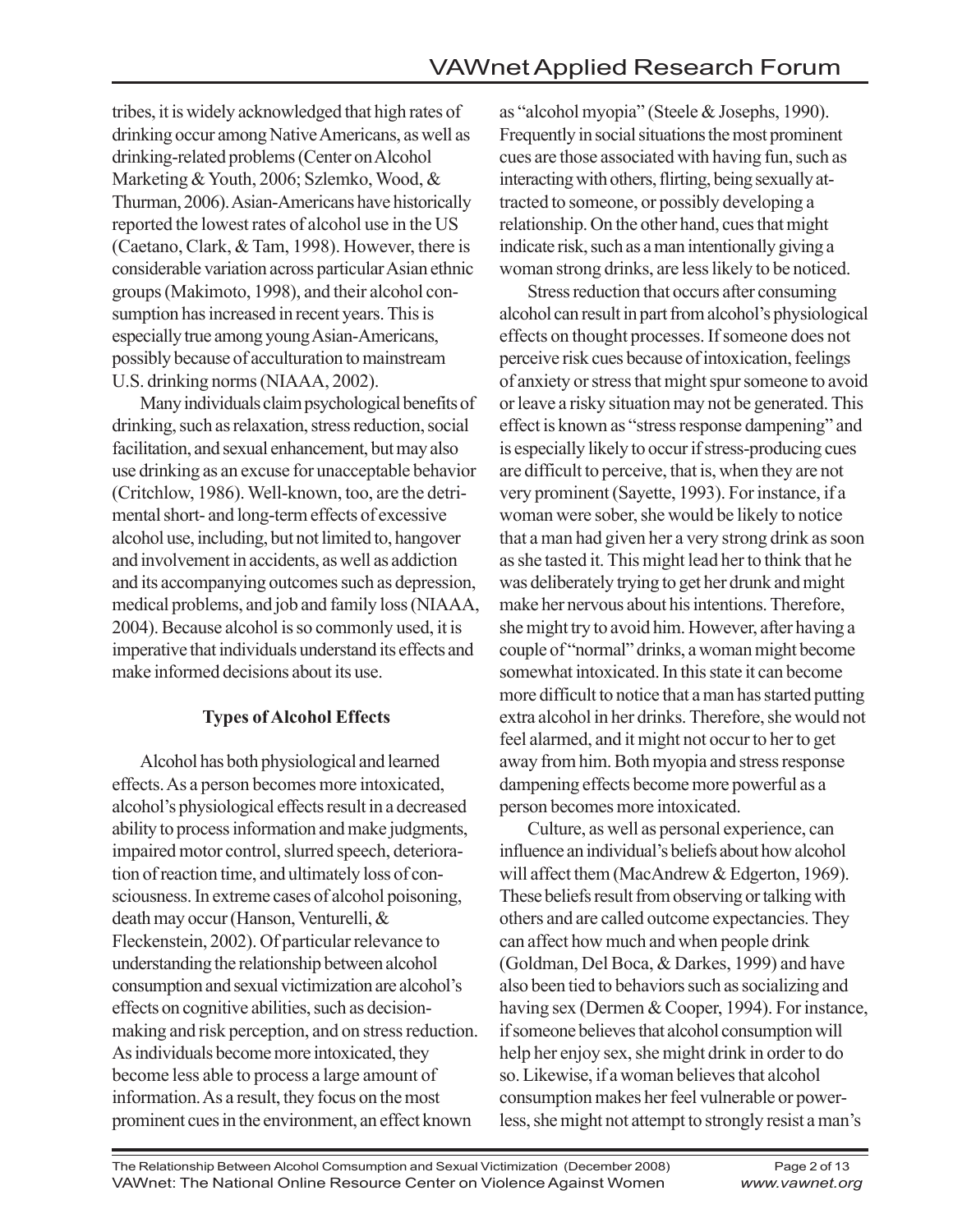unwanted sexual advances after drinking. Expectancies can serve as a motivation for drinking and can set the stage for how individuals behave when they do drink. In general, when individuals drink it is likely that both expectancy and physiological effects occur simultaneously.

### **Alcohol Consumption and Risk for Sexual Victimization**

How does alcohol consumption raise a woman's risk of being sexually assaulted? The most obvious way concerns extreme intoxication: When a woman becomes severely debilitated from excessive drinking, she cannot effectively resist an assault. Some women have been raped when they are unconscious from alcohol consumption. Predatory men look for vulnerable women to rape, and drinking women are often viewed as sexually available (George, Cue, Lopez, Crowe, & Norris, 1995). Several studies have connected increased risk of being sexually assaulted with heavy drinking at the time (Mohler-Kuo, Dowdall, Koss, & Wechsler, 2004; Neal & Fromme, 2007; Parks & Fals-Stewart, 2004; Parks, Hsieh, Bradizza, & Romosz, 2008; Testa, VanZile-Tamsen, & Livingston, 2004). Not surprisingly, these women tend to be heavy drinkers in general (Krebs, Lindquist, Warner, Fisher, & Martin, 2007; Neal & Fromme, 2007; Parks, Romosz, Bradizza, & Hsieh, 2008), but women who are usually light drinkers may be particularly vulnerable to being sexually assaulted if they engage in heavy drinking on a particular occasion (Neal & Fromme, 2007). This may be because they do not have a high tolerance for alcohol and may experience its debilitating effects rather quickly. Often this is the case among young women who drank in high school and increase their alcohol consumption when they reach college and live away from home for the first time (Krebs et al., 2007; Mohler-Kuo et al., 2004; Parks et al., 2008).

The social environment that someone spends time in can also come into play in these situations. Attending colleges that have reputations as "party schools" where heavy drinking is the norm and being associated with fraternities or sororities have been

related to increased risk of alcohol-involved sexual assault (Krebs et al., 2007; Mohler-Kuo et al., 2004). Women are often sexually assaulted after drinking in bars or at parties, especially by men who are relatively unknown to the victim (Testa, Livingston, Vanzile-Tamsen, 2003). Settings that promote heavy drinking may encourage lack of restraint in other areas as well, including sexually. This may partially account for the connection between the number of sex partners a woman has had and an increased risk for being sexually assaulted when intoxicated (Parks et al., 2008), since intoxication may increase women's exposure to potential assailants. Frequency of drinking before sex has also been associated with alcohol-involved sexual assault (Abbey, Ross, MacDuffie, & MacAuslan, 1996; Krebs et al., 2007).

There is a dearth of research on risk factors for alcohol-involved sexual assault across ethnic groups, or even to what extent there may be differences in prevalence rates. Some studies have found higher rates of rape among African-American women in general (Abbey et al., 1996; Scott, Lefley, & Hicks, 1993); however, others have found no differences in the prevalence of rape between African-Americans and other groups (Kalof, 2000; Tjaden & Thoennes, 2006). A nationally representative survey found the highest rates of rape reported by Native American women and the lowest among Asian-Americans (Tjaden & Thoennes, 2006). Abbey et al. (1996) found that African-American women were more likely than Caucasian women to report that neither they nor their assailants had consumed alcohol prior to the assault, yet predictors of alcohol-involved sexual assaults were the same for both groups. These included: women's frequency of drinking during a sexual assault, frequency of drinking during consensual sex, and number of dating partners.

Many men believe that getting a woman drunk is just an easy way to increase their chances of having sex. The poet Ogden Nash's oft-quoted aphorism, "Candy is dandy, but liquor is quicker" (Nash, 1995) indicates how deeply engrained this belief is. However, when a woman drinks to such an extent that she can no longer give consent, a man who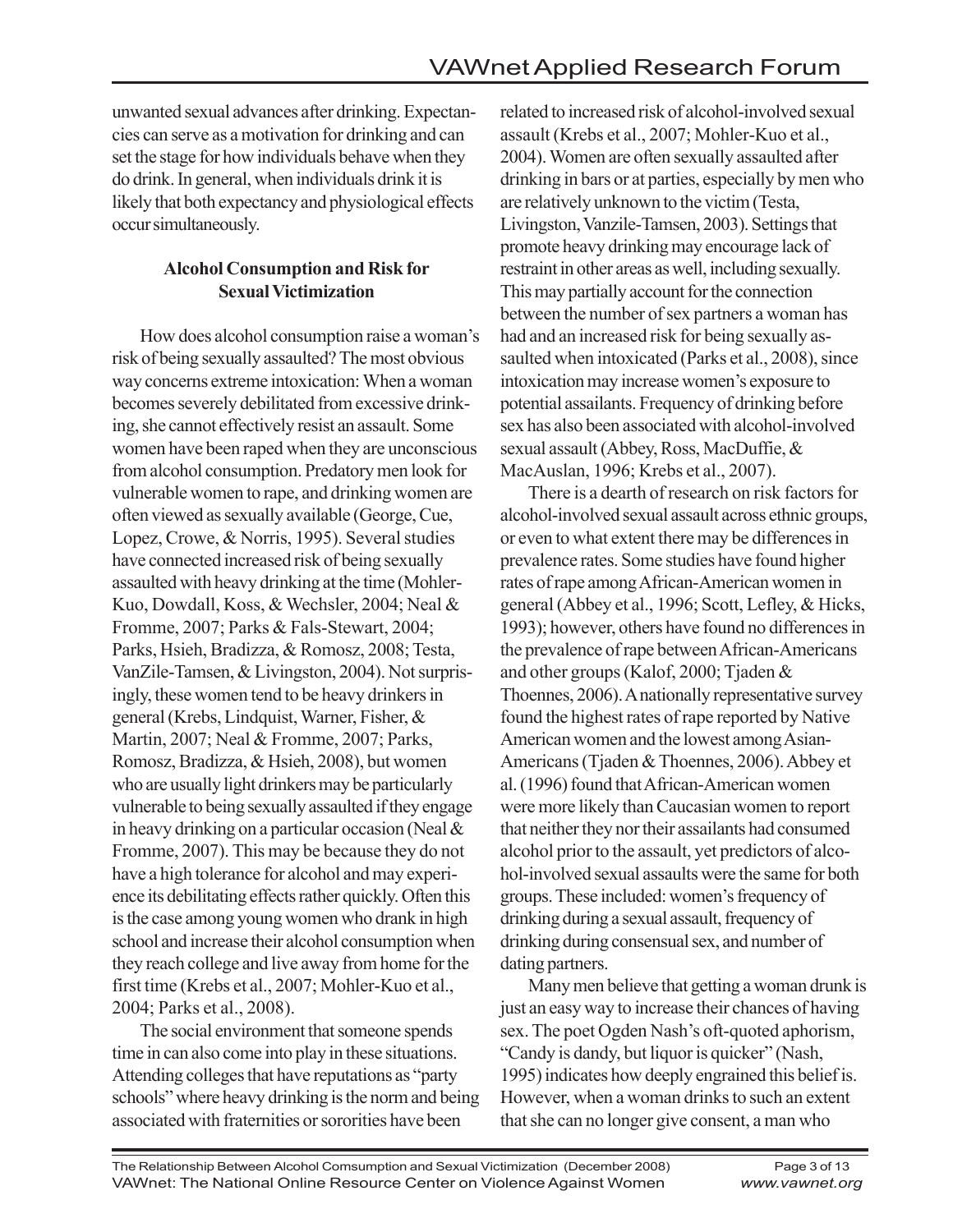continues to pursue having sex with her commits a sexual assault and should be adjudicated. Unfortunately this rarely occurs (Temkin & Krahé, 2008).

Alcohol can also raise the risk of sexual assault at lower levels of consumption. A major complicating factor in the association between alcohol consumption and sexual assault is the frequent use of alcohol as a social lubricant. As noted earlier, many individuals expect alcohol to have beneficial effects and often drink to obtain them, especially in social situations. Although in most instances these associations are not problematic, some researchers have found stronger expectancies for tension reduction and sexual enhancement for victims of attempted and completed rape, including those who were intoxicated, than in non-victims (Corbin, Bernat, Calhoun, McNair, & Seals, 2001). Also indicative of the influence of expectancies, the victimized women reported more sexual activity after drinking in general. In another study that compared alcoholand drug-involved sexual assault victims to nonvictims and those who had not consumed any psychoactive substances prior to being sexually assaulted, the alcohol/drug victims were most likely to report greater alcohol effects on social and physical pleasure, aggression, social expression, impairment, and careless unconcern (Marx, Nichols-Anderson, Messman-Moore, Miranda, & Porter, 2000). In short, some women might drink to enhance their sociability, sexual enjoyment, or to "let loose" and have a good time. In doing so, these expectations could lead to excessive drinking: some women might think that if a little bit of alcohol helps, then a whole lot might be even better. As discussed above, excessive alcohol consumption substantially raises the risk for sexual assault. Thus, expectancies could indirectly increase some women's vulnerability to sexual assault.

Abbey, McAuslan, Ross, and Zawacki (1999) developed a measure of alcohol expectancies related specifically to sex, aggression, and sexual vulnerability. They found that both women and men tended to endorse gender stereotypic expectancies when judging alcohol effects on others but not themselves. Intoxicated male targets were perceived as having higher sex drive and aggression than

female targets whereas female targets were seen as more sexually vulnerable after drinking. The researchers point out that these expectancies mirror typical sexual assault scenarios and might result in victim blaming. After all, if a man cannot control his sex drive and a woman does not resist, then can it really be a sexual assault? Just as disturbing are findings that women who were the heaviest drinkers and held the highest alcohol expectancies related to sexual vulnerability for themselves also reported the most severe sexual victimization (Benson, Gohm, & Gross, 2007). Other researchers have similarly found that women with the strongest sexual vulnerability expectancies tend to also be the heaviest drinkers (Abbey et al., 1999; Benson et al., 2007; Marx et al., 2000). It is important to note that none of these studies can establish that women's alcohol expectancies cause their sexual assault. Do women who have been raped after drinking develop high sexual vulnerability expectancies because of their rape experience, or does having strong sexual vulnerability expectancies lead to less assertive resistance and a greater likelihood of being raped after drinking? While the answer to this question is not clear, it can be important for mental health providers to question alcohol-involved sexual assault victims about their alcohol beliefs in order to understand the experience from the woman's perspective and help her to work through it.

Men and women commonly drink when socializing together (Norris, Nurius, & Dimeff, 1996) and most of these occasions do not result in sexual assault. However, alcohol-involved sexual assault is more likely to occur in the context of socializing with men who are not well-known than with intimate partners (Testa, VanZile-Tamsen, & Livingston, 2007). Thus, in such situations women are faced with having to process conflicting cues and other types of information from the setting, resulting in what has been termed "walking a cognitive tightrope" (Norris et al., 1996). On the one hand, traditional gender roles encourage women to be attractive to men by dressing and acting sexy, and yet to be the gatekeeper for any sexual activity, specifically to assume responsibility for their own safety. Thus, when a man responds positively to a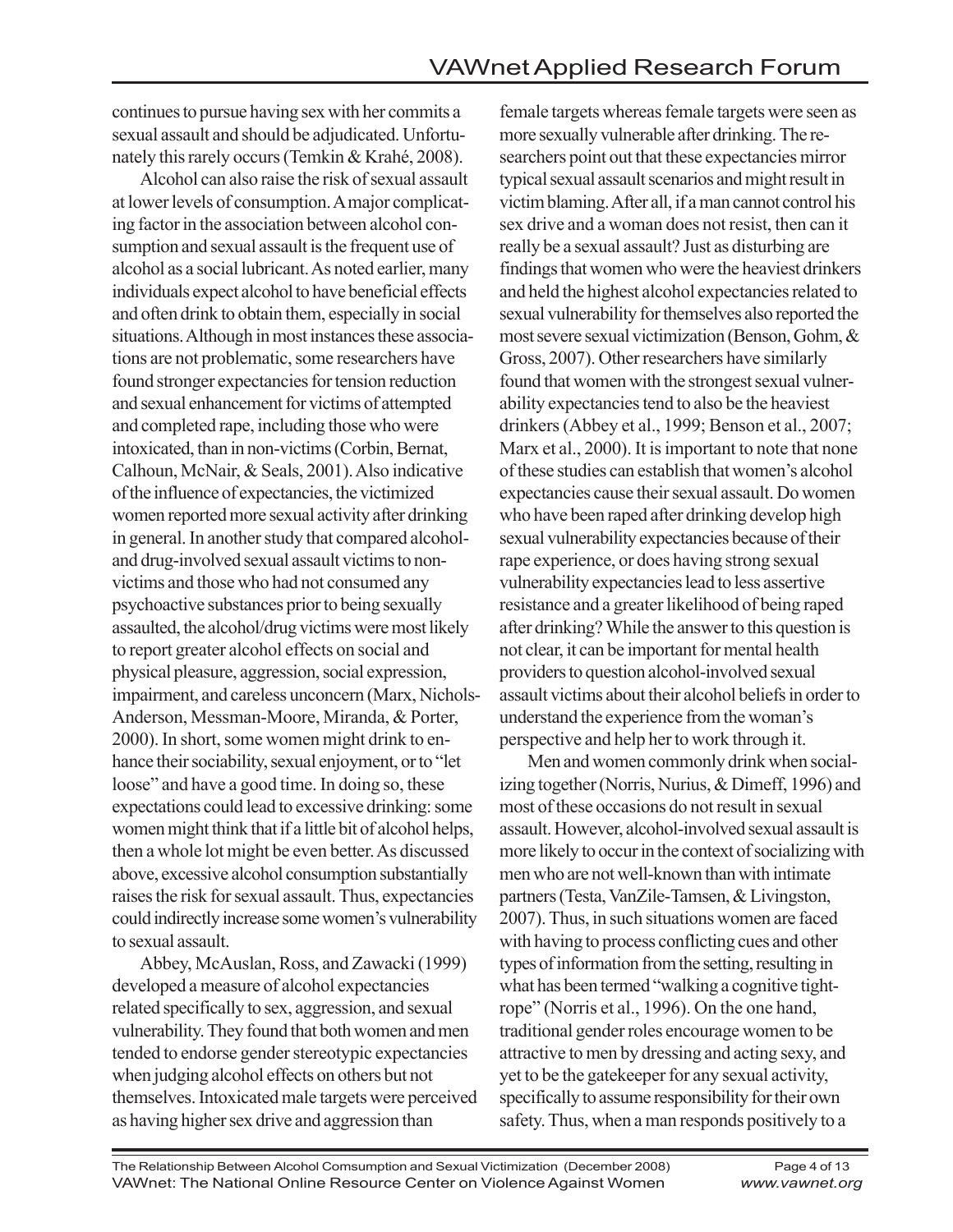woman, it is normally taken as a sign of mutual attraction and the couple's interaction might escalate into some amount of consensual sexual activity. Depending on how aggressive a man is and what his intentions are, their interaction might be completely satisfactory. But what if the man's actions and intentions are not completely clear? Many risk cues, such as being led to an isolated setting and consuming alcohol, can be ambiguous because they can also be a typical part of socializing and sexual flirtation (Norris, Nurius, & Graham, 1999). After drinking even a relatively small amount, it can be difficult to detect and feel uncomfortable with ambiguous risk cues (Davis, Stoner, Norris, George, & Masters, in press), especially when alcohol itself serves as a cue for consensual sex (George & Stoner, 2000). Moreover, after drinking, women may be more likely than when sober to anticipate benefits from and to engage in behaviors that might put them at higher risk for a sexual assault, such as letting a potentially risky man into their apartment, kissing him, and drinking with him (Testa, Livingston, & Collins, 2000). These effects likely occur because of alcohol's myopia and stress reduction effects. That is, the setting, her initial interactions with the man, and the association between alcohol and consensual sex lead a woman to see the situation in a positive light. Because of this focus on the pleasurable aspects of an interaction, an intoxicated woman may not recognize that a man has become sexually aggressive until his actions have become quite overt (Macy, Nurius, & Norris, 2006; Nurius, Norris, Macy, & Huang, 2004). Hence, fear that might otherwise motivate a woman to extract herself from a potentially dangerous situation is not evoked.

Once a woman recognizes that a man has become sexually aggressive, alcohol may affect both the type and strength of resistance that she displays. Some studies have shown that alcohol consumption increases passive resistance or immobility, such as going along without wanting to or feeling paralyzed (Davis, George, & Norris, 2004; Testa, VanZile-Tamsen, Livingston, & Buddie, 2006), and "polite" resistance, such as verbal negotiation or distraction, but decreases assertive resistance (Norris et al.,

1996; Testa et al., 2006), such as yelling or hitting and kicking. As a woman becomes increasingly intoxicated, she may fail to respond more assertively as the man's aggression escalates whereas less intoxicated or sober women may increase their resistance concurrent with increased sexual aggression (Norris et al., 2006).

Stress response dampening might play a role in the way in which alcohol lowers assertive sexual assault resistance. One study found that perceived severity of a sexual assault, as indicated by how fearful and helpless women felt, mediated the impact of alcohol consumption on victims' panic reactions during the assault, such as shortness of breath, increased heart rate, and sweating (Clum, Nishith, & Calhoun, 2002). That is, the more intoxicated a woman was during the attack, the less fearful and helpless she felt. The lower these feelings were, the less likely she was to feel panicked. In a similar vein, Testa and colleagues (2006) found that risk perception mediated the effect of alcohol on women's resistance intentions after reading a sexual assault scenario. The more intoxicated the women were, the less likely they perceived the situation as risky, which led to lower assertive resistance intentions. Thus, lowering fear reactions and perceived risk appears to be one mechanism by which alcohol can prevent women from assertively resisting a sexual assault.

Resistance responses may additionally be influenced by thoughts and feelings about the man and the situation. These thoughts and feelings have been labeled "psychological barriers to resistance" (Norris et al., 1996). As a woman becomes more intoxicated, she may feel more conflict and uncertainty about what is happening in the situation, as well as embarrassment (Norris et al., 1996), which in turn can lead to unassertive resistance (Stoner et al., 2007). This can occur both because of cognitive impairment and the expectancy that alcohol is associated with consensual sex, thus causing confusion about the man's actions. On the other hand, in some situations alcohol consumption may result in less concern about harming the woman's relationship with the man or being injured, and she might feel less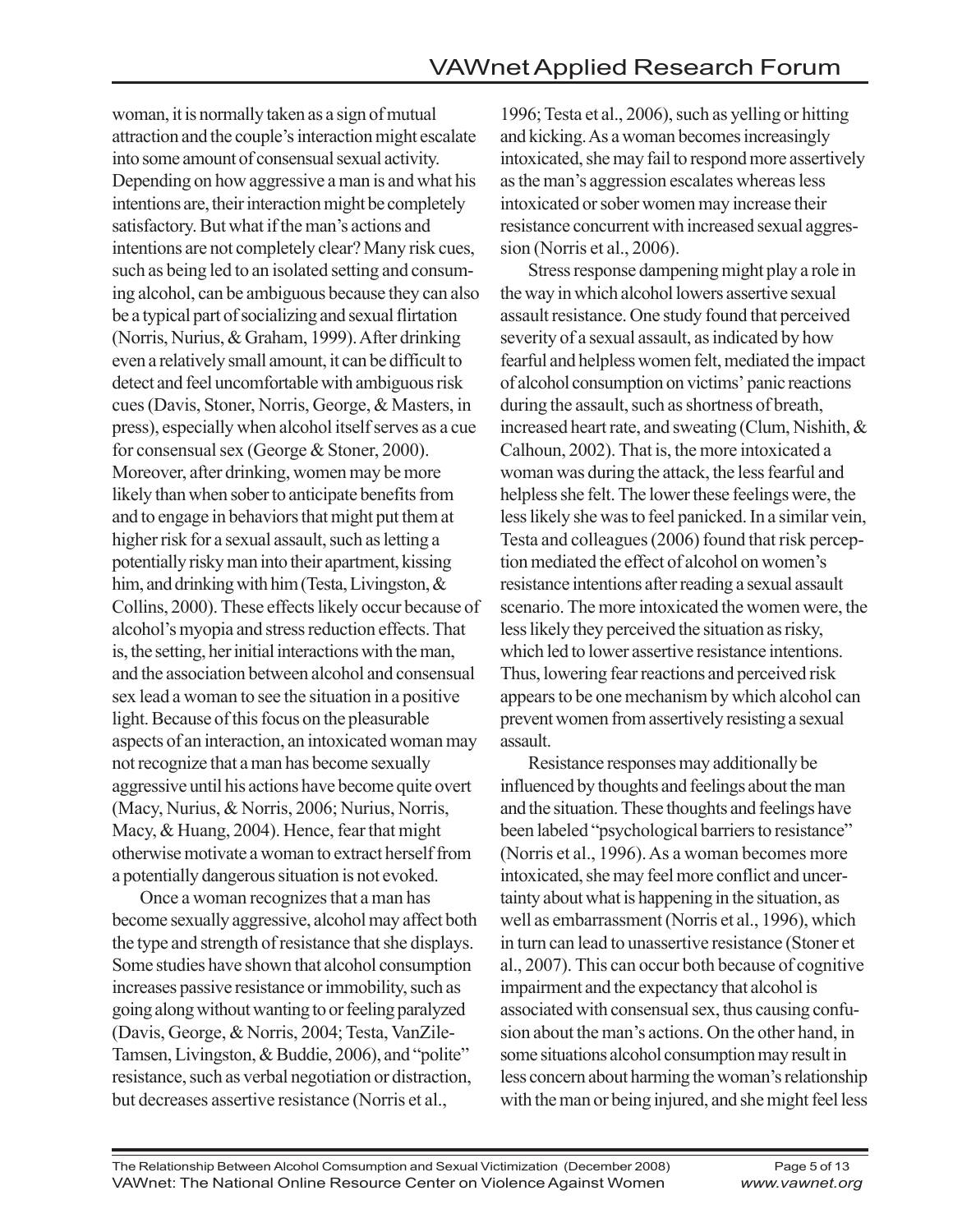self-conscious about resisting (Macy et al., 2006). This might occur because intoxication has focused the woman on sexual aggression cues, thus potentially aiding her in mounting an assertive resistance. Drinking women may also recognize that alcohol consumption can serve as a barrier to resistance (Macy et al., 2006; Norris et al., 1996), which may serve as a self-fulfilling prophecy. That is, believing that she is too drunk to resist might actually lead the woman not to resist as assertively as she might when sober (Norris et al., 1996).

A previous history of adult sexual assault (ASA) has also been related to lessened assertive resistance to later sexual assault experiences (Gidycz, Van Wynsberghe, & Edwards, 2008; Norris et al., 1996). ASA has also been associated with psychological barriers, such as embarrassment and the belief that alcohol impedes resistance, which in turn have been related to lessened resistance (Macy et al., 2006; Norris et al., 1996; Stoner et al., 2007). A study that developed separate profiles of sexual assault victims found that women who had had the highest level of alcohol consumption during a sexual assault, as well as the highest level of previous ASA, reported high powerlessness, recognized that alcohol made them vulnerable and impeded their resistance, and experienced the second highest level of completed rape, compared to others in the study. In contrast, women who were below average in both prior ASA and alcohol use at the time of the sexual assault noticed the man's controlling behavior, were above average in concern about injury and assertively resisting, and had experienced the lowest rate of completed rape (Macy, Nurius, & Norris, 2007 a,b).

Ironically, when discussing alcohol's effects on resistance outside of an actual sexual assault situation, women are often overconfident that they can maintain control of a situation, even when drunk, and express the belief that other women are at greater risk than they are (Norris et al., 1996; Norris et al., 1999). However, heavy drinkers seem to recognize that they are at higher risk for being sexually assaulted than light or moderate drinkers. Gidycz et al. (2007) found that women who reported drinking at

least once a week and typically were binge drinkers (drinking at least four drinks within a relatively short period of time) rated their risk of being sexually assaulted significantly higher than the other groups. This study also found that a previous history of sexual assault did not predict risk perception. Future research should address why heavy drinking women recognize their heightened risk for being sexually assaulted, yet do not moderate their drinking to lower their risk. Interventions should be developed to emphasize this connection and teach women how to stay in control while still having a good time.

### **The Relationship Between Alcohol and Sexual Assault Outcomes**

Sexual assault, regardless of whether the victim was drinking at the time, has been associated with negative consequences such as posttraumatic stress disorder (PTSD) and problem drinking (Ullman, Filipas, Townsend, & Starzynski, 2005, 2006). Sexual assault victims who experience both of these outcomes simultaneously have reported greater selfblame, belief that alcohol reduces tension, drinking to cope with negative affect, more negative reactions from others, and a history of other trauma, compared to sexual assault victims who have reported only PTSD symptoms (Ullman et al., 2006). Drinking to decrease negative feelings has been found to mediate the relationship between severity of sexual assault and general level of drinking (Miranda, Meyerson, Long, Marx, & Simpson, 2002). In other words, the positive relationship between sexual assault severity and drinking amount can at least in part be explained by using alcohol to decrease feelings such as anxiety and stress that may result from the assault.

Relatively little research has specifically examined effects of being sexually assaulted while intoxicated. It appears that problematic drinking may serve as both a risk factor for being raped while intoxicated and a consequence of it (Kaysen, Lindgren, Lee, & Simpson, 2007; Kaysen, Neighbors, Martell, Fossos, & Larimer, 2006). That is, victims who had been raped after drinking had been heavier drinkers before the event, increased their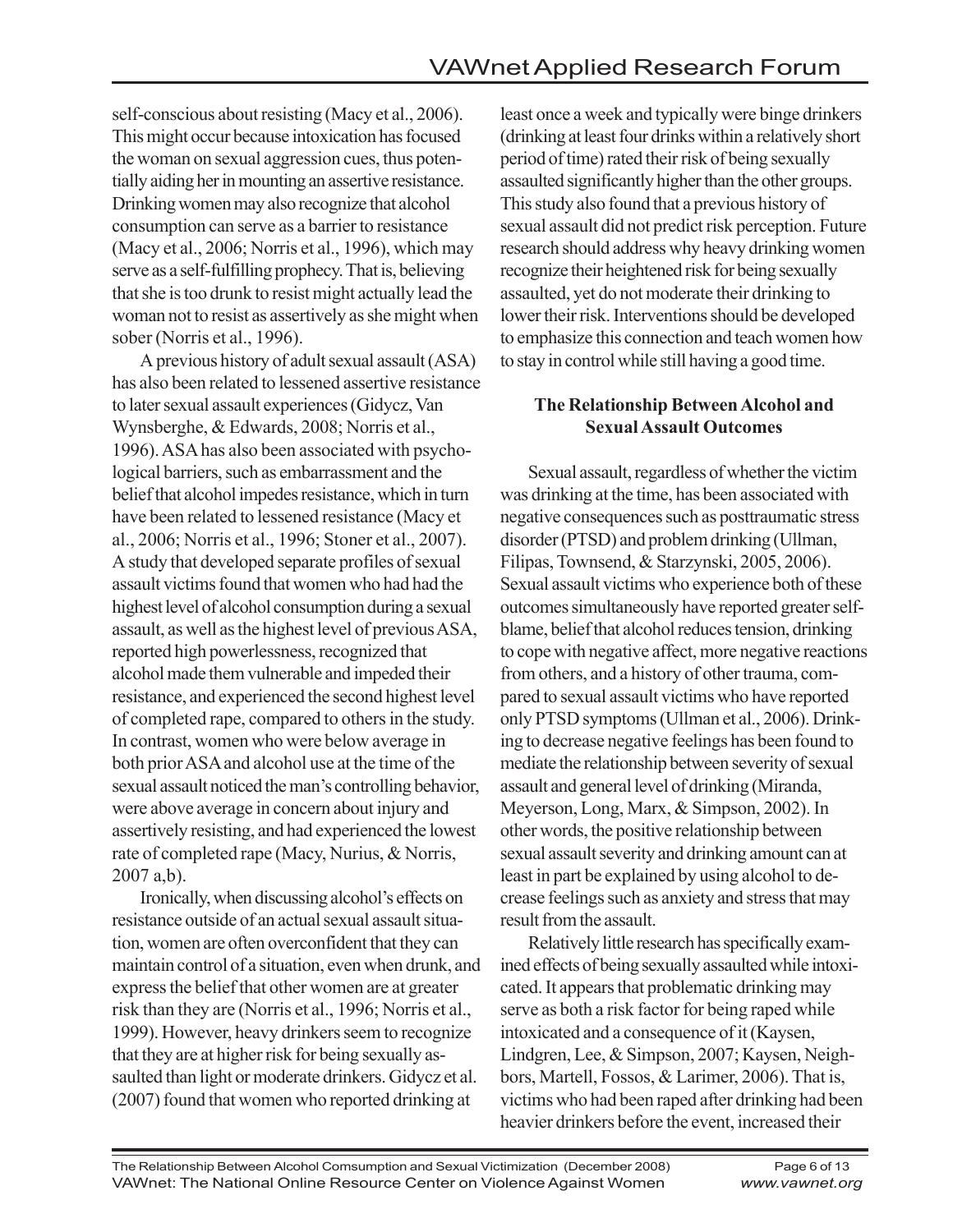drinking afterward, and experienced more negative consequences of drinking afterward than nonvictims. Moreover, women's risk of future sexual victimization increases as level of previous sexual assault severity and drinking practices increase (Gidycz et al. , 2007). Women who have both a history of previous sexual assault and who are heavy drinkers may have a greater likelihood of being revictimized than women with lower levels of either of these risk factors.

Very little research has examined how ethnicity might play a role in women's experiences after being sexually assaulted. A study comparing Asian-American and Caucasian college women found that although Asian-American women who had not been raped while intoxicated had fewer drinking problems than Caucasian non-victims, Asian-Americans who had been raped after drinking reported more drinking problems than Caucasian women who were raped after drinking (Nguyen, Kaysen, Dillworth, Brajcich, & Larimer, 2008). Because these data were cross-sectional, it is not possible to determine whether the women who were raped after drinking were already problem drinkers beforehand. Another possibility is that the cultural stigma attached to both sexual assault and women's drinking in some Asian cultures might result in more severe consequences for Asian women compared to Caucasian women. Clearly more research in this area is needed.

Being sexually assaulted after drinking has also been associated with heightened self-blame (Macy et al., 2006). Victims often feel that "they should have known better" than to drink so much, or they should have been able to stay in control no matter how much alcohol they consumed. They end up feeling that they "deserved what they got." Despite potentially feeling increased blame after an alcoholinvolved sexual assault, Ullman (1996) found that sexual assault disclosure to anyone – family or friends, mental health providers, or law enforcement – did not differ for women who had been assaulted after drinking versus when sober. However, Krebs et al. (2007) reported that compared to women sexually assaulted through the perpetrator's use of force, women who had been incapacitated by

alcohol or other drugs were less likely to report to either mental health providers or law enforcement officials, but there was no difference between the two groups in reporting to family or friends. Both of these studies found that sexual assault victims disclosed sooner if the perpetrator had used alcohol. This might occur because women are blamed least for a sexual assault when only the perpetrator has been drinking compared to when neither, both, or only the victim has been (Norris & Cubbins, 1992). Because it is only by disclosing sexual assault to others that a woman can receive help, future research should examine how to encourage women who have experienced alcohol-involved sexual assault to report it.

Although lower alcohol consumption may reduce the risk of being sexually assaulted, a woman who is sexually assaulted when intoxicated should not be blamed for the assault. A man's sexual aggression is his responsibility and he should be held accountable for taking advantage of a vulnerable person and committing an act of violence. The "punishment" for getting drunk should not be getting raped. Women need to know that they have a right to say no at any point during a sexual encounter with a man: A woman does not "owe" a man anything in return for his attentions or for having engaged in some consensual sexual activity with him.

### **Childhood Sexual Abuse (CSA), Adult Sexual Assault (ASA), and Alcohol**

More than half of all rapes occur before the age of 18 (Tjaden & Thoennes, 2006), and having been sexually abused in childhood puts a woman at greater risk of adult sexual assault (Messman-Moore & Long, 2003). As noted earlier, adult sexual assault is associated with problem drinking and PTSD. A history of CSA might increase the likelihood of experiencing an adult sexual assault through its association with heavy or problematic drinking. CSA victims often try to cope with their psychological pain through alcohol consumption (Filipas & Ullman, 2006; Miranda et al., 2002), a phenomenon described as "chemically induced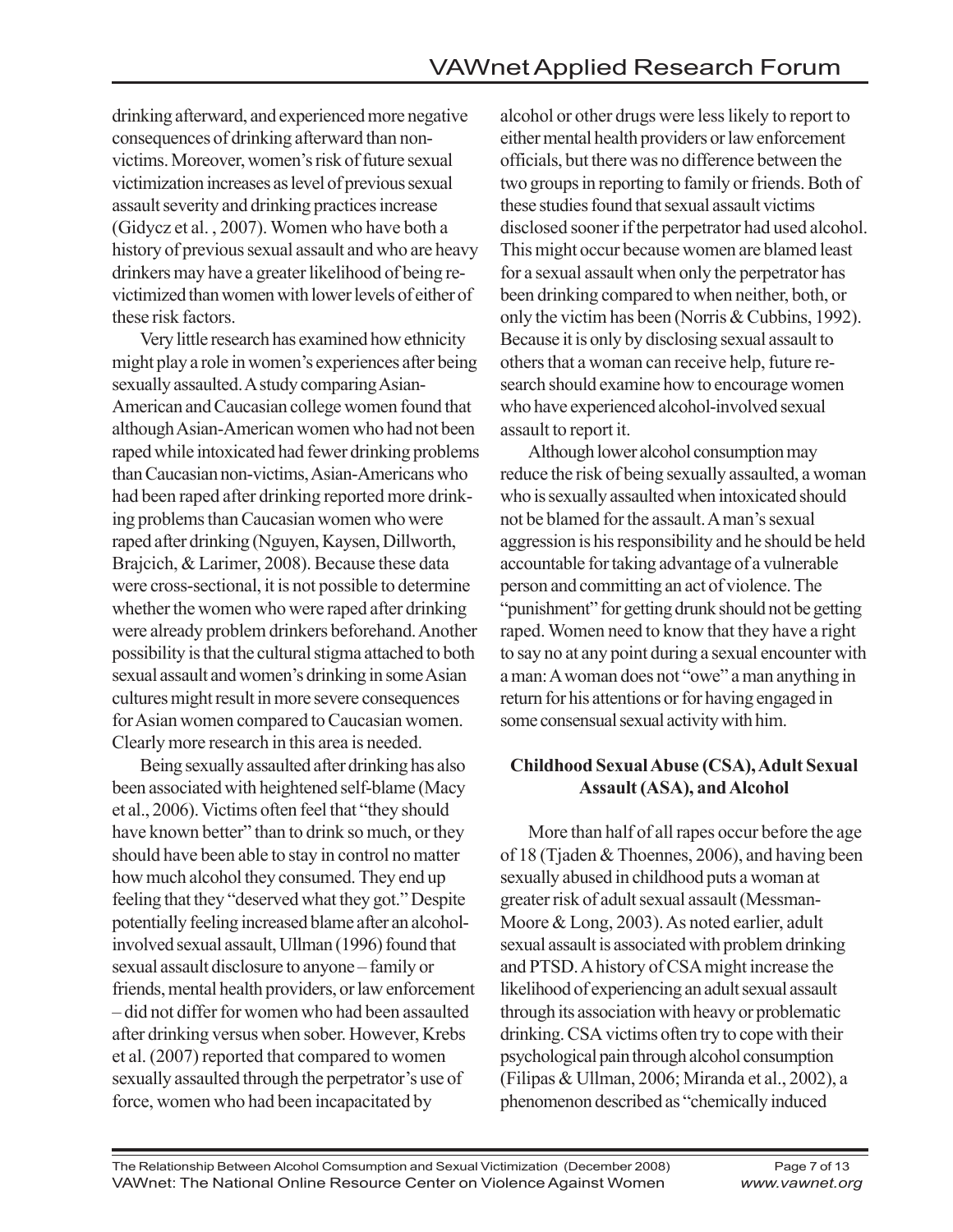dissociation" (Briere & Runtz, 1987). This in turn could lower the ability to perceive risk as intoxication level increases. Therefore, women sexually victimized in childhood and who are heavy drinkers might be especially vulnerable to not recognizing risk cues as adults, which in turn could lead to immobility or passive resistance (Gidycz et al., 2008; Stoner et al., 2007) and lower assertive resistance (Gidycz et al., 2008; Norris et al., 1996).

Among a national sample of sexual assault victims who had experienced both childhood and adult sexual assault, the number of alcohol dependence and PTSD symptoms were positively associated with seeking help for mental health or substance problems (Ullman & Brecklin, 2003). Two studies have found that drinking to cope with emotional distress or to enhance mood mediates the effect of CSA on problem drinking (Grayson & Nolen-Hoeksema, 2005; Ullman et al., 2005), and a similar effect has been found for child abuse and neglect in general, including CSA (Schuck & Widom, 2001). PTSD has also been found to mediate the relationship between CSA and adult alcohol abuse (Epstein, Saunders, Kilpatrick, & Resnick, 1998). These studies indicate that women who have experienced child abuse, especially CSA, may be particularly vulnerable to drinking problems in adulthood and that these problems are often compounded by having experienced adult sexual assault and resulting PTSD. Recognizing that women often drink to cope with the effects of trauma pinpoints areas for clinical intervention. Understanding these dynamics can aid mental health and substance abuse treatment providers in exploring these underlying issues in women who present for alcohol abuse.

#### **Summary and Recommendations**

Despite three decades of recognition and research, sexual assault remains a major public health problem and the percentage of sexual assaults that involve alcohol hovers around 50%. Alcohol consumption can raise the risk of sexual assault through both physiological and learned, or expectancy, effects. Alcohol myopia can focus attention on

prominent social cues rather than ambiguous risk cues. Without the alarm that would normally arise from recognizing risk, a woman might not experience the anxiety or fear that would motivate her to leave a situation. Because of intoxication she might also experience a variety of psychological barriers that impede assertive resistance. Expectancies about alcohol effects might indirectly raise the risk of sexual assault through motivating a woman to drink excessively in order to experience anticipated beneficial effects of drinking or by increasing her belief that alcohol makes her more sexually vulnerable and therefore less able to resist.

Alcohol can also play a role in the aftermath of sexual assault, whether or not the assault occurred after drinking. Drinking to cope with the trauma can lead to problem drinking and increase the risk of being re-victimized. If a woman feels somewhat responsible for a sexual assault because she was drinking at the time, she may be less willing to disclose the attack to others, thereby making it considerably less likely that she will receive needed help to deal with its effects. Because child sexual abuse can also result in drinking to cope as an adult, women with this history are at increased risk for being re-victimized and suffering PTSD and other negative consequences from problem drinking.

A multi-pronged approach is needed to make both risk reduction and victim treatment efforts more effective. A brief review such as this can only highlight some of the many research needs and points of intervention that must be addressed in the association between alcohol consumption and sexual victimization. For instance, risk reduction and treatment efforts aimed at women need to convey how alcohol myopia can affect both risk perception and resistance. Role play and brainstorming are some of the techniques that can be used to teach women how to stay in control when drinking and develop strategies for identifying and avoiding potentially high-risk men. These techniques can be incorporated into anti-violence or drug and alcohol education programs as early as middle school and high school. The role of expectancies also needs to be addressed. Some programs have developed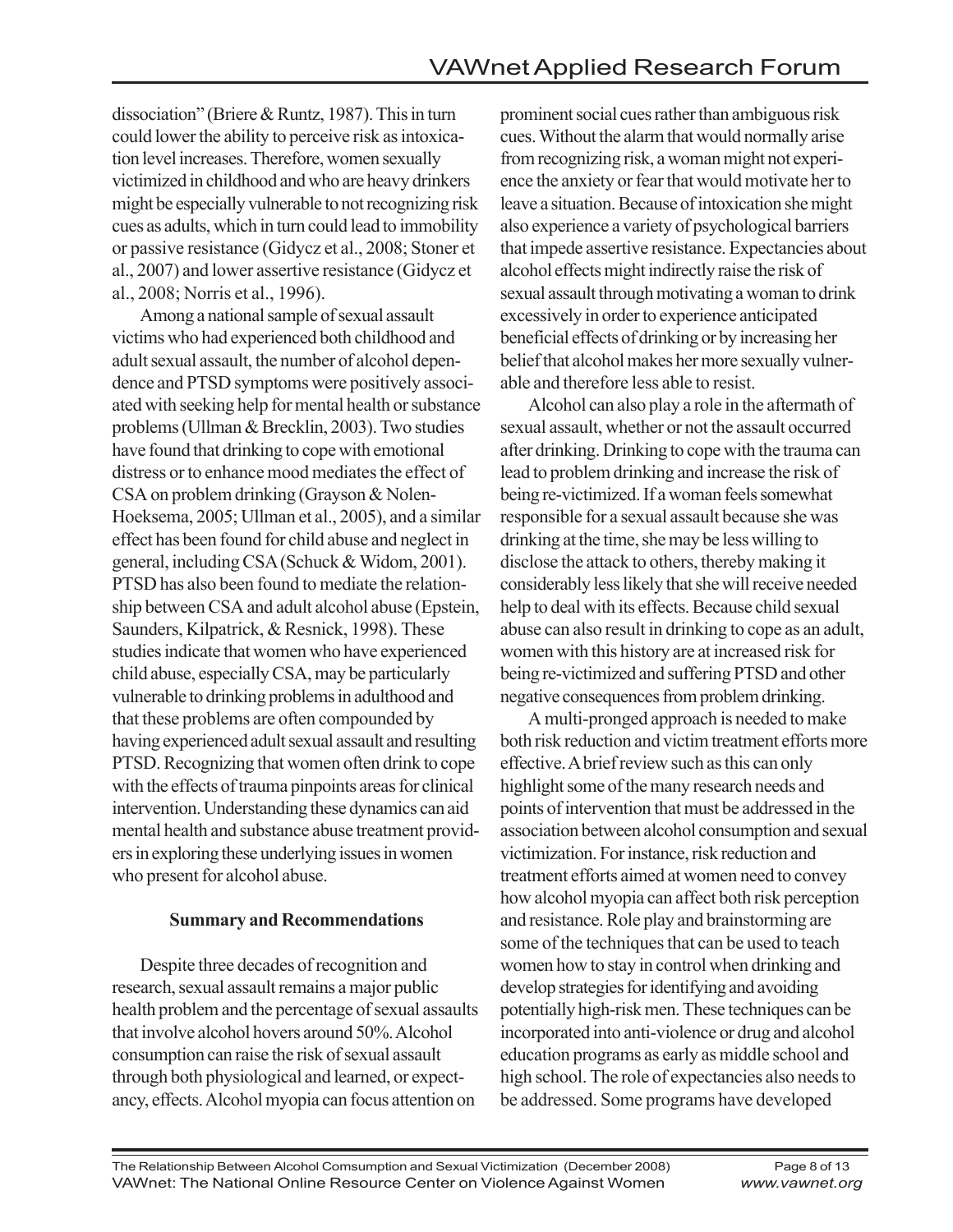effective ways of challenging individuals' beliefs about alcohol effects in order to change drinking behavior (see, for instance, Lau-Barraco & Dunn, 2008). These efforts need to be increased and directed specifically toward sexual assault.

Risk reduction and treatment efforts also need to recognize that some women may be more vulnerable than others. Programs that address substance abuse prevention, especially among young people, should include material that specifically deals with the relationship between alcohol and sexual assault. Women who have previously experienced sexual victimization as a child, adolescent, or adult should receive information about how alcohol consumption can increase their vulnerability to revictimization. Service providers need to be especially sensitive to the issue of self-blame, which is a particular concern for women who were sexually assaulted while intoxicated. Blaming oneself can be one way that rape victims gain a sense of control, and so therapists need to handle this issue with great care. In addition, service providers need to understand how phenomena such as dissociation and feelings of powerlessness resulting from earlier victimization might lead to drinking to cope and excessive alcohol consumption. This in turn can lead to lower assertive resistance during an assault and increase feelings of responsibility. Helping women to understand the underlying dynamics of their responses may aid their recovery.

The extent to which there are differences across ethnic groups in the occurrence of sexual assault overall has not been well established, although one national study indicates that Native American women are at higher risk than other groups. Almost nothing is known about how cultural factors influence the experience of and responses to alcoholinvolved sexual assault. This is a critical area for future research because mental health providers need to be especially sensitive to cultural issues in order to maximize the effectiveness of their therapeutic approaches.

At the societal level, widespread blaming of the victim for being sexually assaulted while intoxicated needs increased attention. This practice affects the

way the victim is treated by police or other professionals and is internalized by the victim, leading to reticence to report the crime to the police, as well as to seek medical help and counseling. As we as a society have made progress obtaining recognition that rape is not just seduction gone awry, so too do we need to make headway on further understanding that alcohol-involved sexual assault is a crime and should be treated as such. Concomitantly, blame needs to be placed squarely on those who commit these acts. Men and boys need to receive strong messages that using alcohol to obtain sex is not appropriate. Whether this occurs by urging women to drink, by providing extra-strong drinks, or by taking advantage of women who are too drunk to give consent, it is not acceptable and serious consequences will be imposed. Risk reduction programs need to be developed for boys and men to more effectively transmit these messages.

Alcohol-involved sexual assault will not diminish without greater attention and effort at many levels. As members of our larger society, researchers and educators have a responsibility to double their efforts to change attitudes about women who are sexually victimized after drinking. At an individual level, it is important for those who work with victims to understand the phenomenon from their perspective. Just as no one who is about to go out in public is expected to prepare to be mugged at gunpoint, neither do women preparing for an evening of socializing think about which man might sexually assault them. Although insuring personal safety is an important consideration for all women, so too is being open to meeting and engaging with new acquaintances. It is important to acknowledge that this often occurs in the context of alcohol consumption. Helping women from an early age to maintain their balance while "walking the cognitive tightrope" should be a prime goal of sexual assault risk reduction endeavors.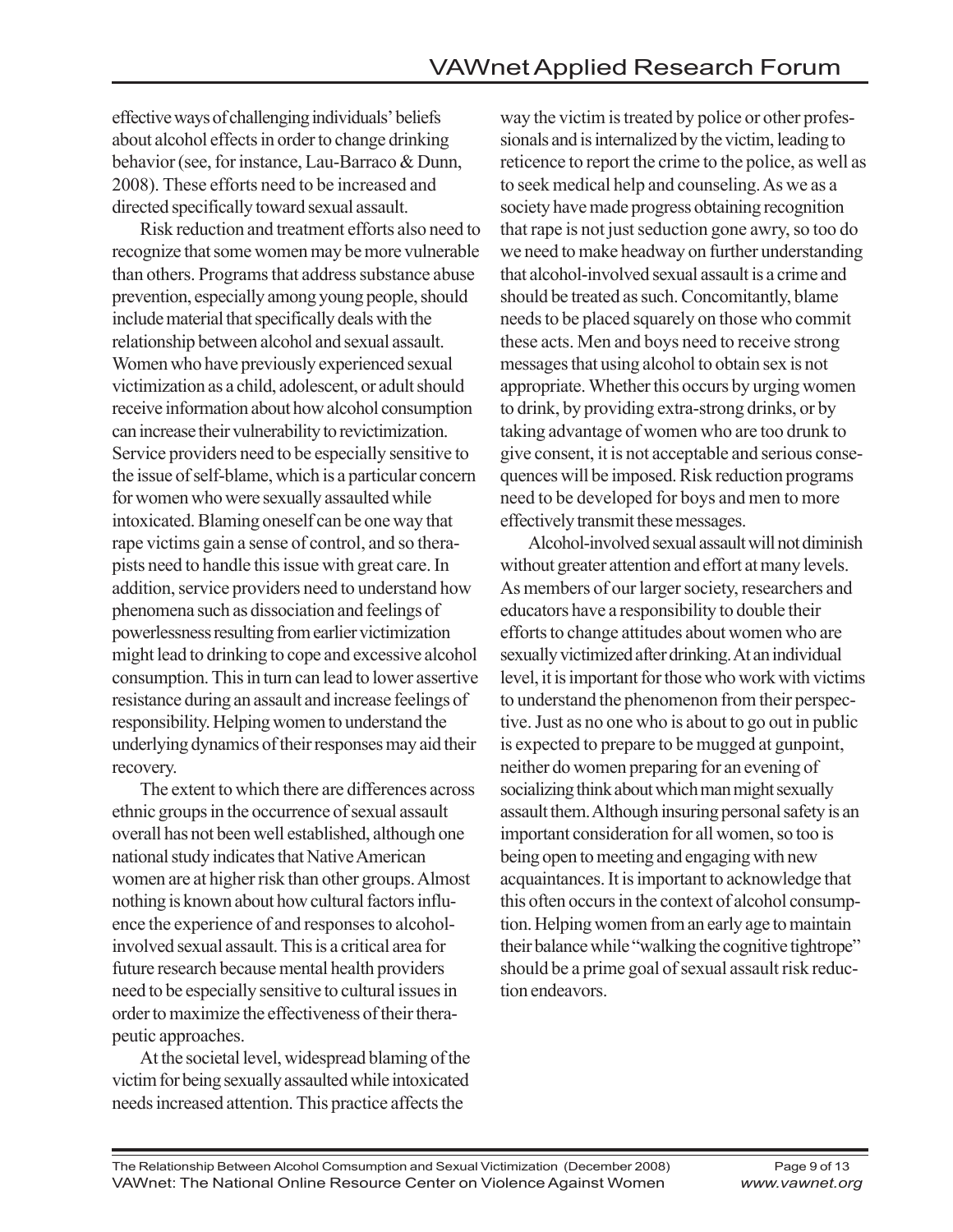*Author of this document:* Jeanette Norris, Ph.D. Senior Research Scientist Alcohol and Drug Abuse Institute norris@u.washington.edu

**Distribution Rights:** This Applied Research paper and In Brief may be reprinted in its entirety or excerpted with proper acknowledgement to the author(s) and VAWnet (www.vawnet.org), but may not be altered or sold for profit.

**Suggested Citation:** Norris, J. (2008, December). *The Relationship Between Alcohol Consumption and Sexual Violence*. Harrisburg, PA: VAWnet, a project of the National Resource Center on Domestic Violence/Pennsylvania Coalition Against Domestic Violence. Retrieved month/day/year, from: http:// www.vawnet.org

### **References**

Abbey, A., MacAuslan, P., Ross, L.T., & Zawacki, T. (1999). Alcohol expectancies regarding sex, aggression, and sexual vulnerability: Reliability and validity assessment. *Psychology of Addictive Behaviors, 13,* 174-182.

Abbey, A., Ross, L.T., McDuffie, D., & MacAuslan, P. (1996). Alcohol and dating risk factors for sexual assault among college women. *Psychology of Women Quarterly, 20,* 147-169.

Abbey, A., Zawacki, T., Buck, P., Clinton, A. M., & McAuslan, P. (2004). Sexual assault and alcohol consumption: What do we know about their relationship and what types of research are still needed? *Aggression and Violent Behavior, 9*, 271-303.

Benson, B.J., Gohm, C.L., & Gross, A.M. (2007). College women and sexual assault: The role of sexrelated alcohol expectancies. *Journal of Family Violence, 22,* 341-351.

Briere, J., & Runtz, M. (1987). Post sexual abuse trauma: Data and implications for clinical practice. *Journal of Interpersonal Violence, 2*, 367-379.

Caetano, R., Clark, C.L., & Tam, T. (1998). Alcohol consumption among racial/ethnic minorities: Theory and research. *Alcohol Health & Research World, 22,* 233-241.

Center on Alcohol Marketing and Youth. (2006). *Underage drinking in the United States: A status report, 2005*. Washington, DC: Author.

Clum, G.A., Nishith, P., & Calhoun, K.S. (2002). A preliminary investigation of alcohol use during trauma and peritraumatic reactions in female sexual assault victims. *Journal of Traumatic Stress, 15,* 321-328.

Corbin, W.R., Bernat, J.A., Calhoun, K.S., McNair, L.D., & Seals, K.L. (2001). *Journal of Interpersonal Violence, 16,* 297-311.

Critchlow, B. (1986). The powers of John Barleycorn: Beliefs about the effects of alcohol on social behavior. *American Psychologist, 41*, 751- 764.

Davis, K. C., George, W. H., & Norris, J. (2004). Women's responses to unwanted sexual advances: The role of alcohol and inhibition conflict. *Psychology of Women Quarterly, 28*, 333-343.

Davis, K. C., Stoner, S. A., Norris, J., George, W. H., & Masters, N. T. (in press). Women's awareness of and discomfort with sexual assault cues: Effects of alcohol consumption and relationship type. *Violence Against Women*.

Dermen, K. H., & Cooper, M. L. (1994). Sex-related alcohol expectancies among adolescents: II. Prediction of drinking in social and sexual situations. *Psychology of Addictive Behaviors, 8*, 161-168.

Epstein, J.N., Saunders, B.E., Kilpatrick, D.G., & Resnick, H.S. (1998). PTSD as a mediator between childhood rape and alcohol use in adult women. *Childhood Abuse and Neglect, 22,* 223-234.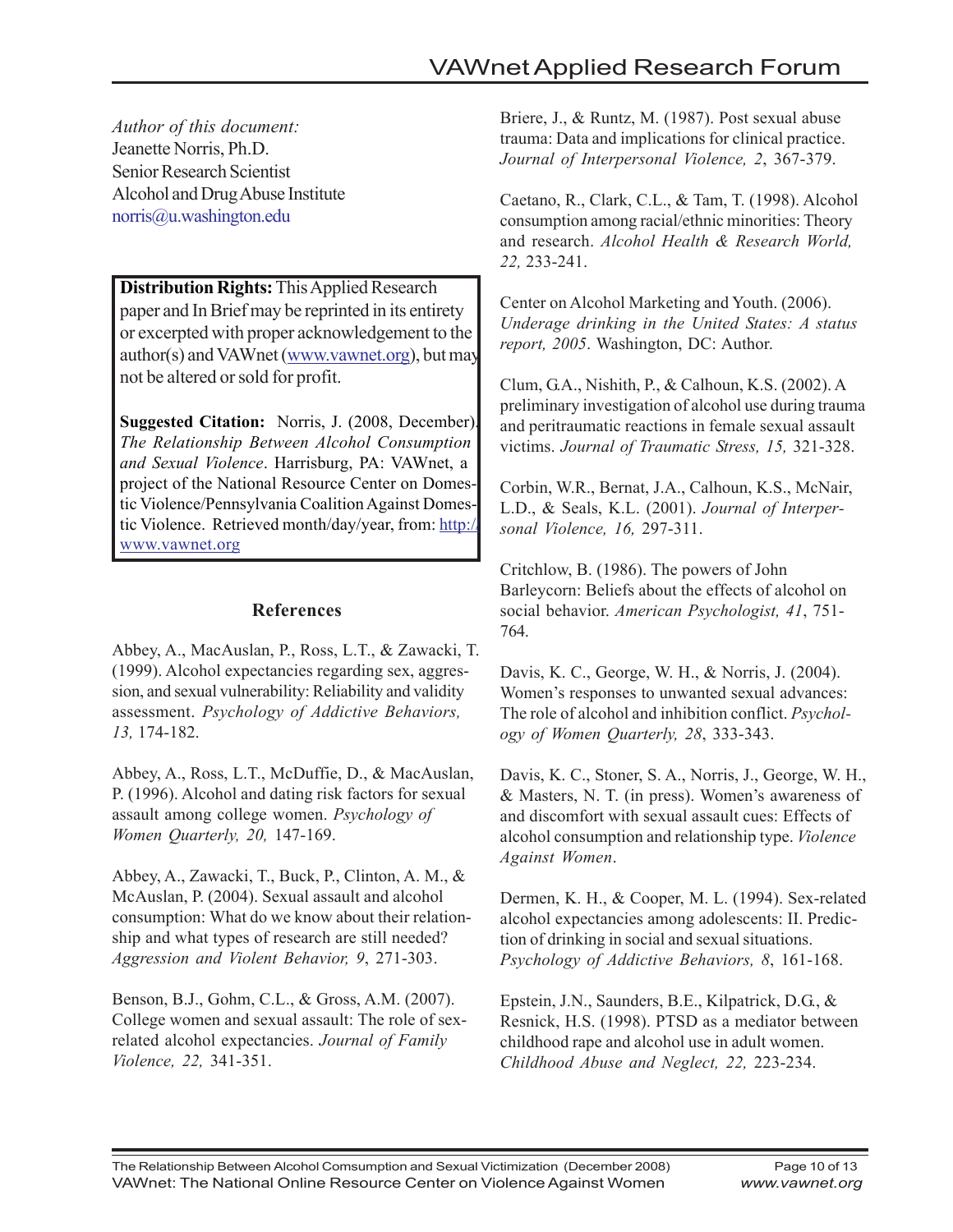# VAWnet Applied Research Forum

Filipas, H. H., & Ullman, S. E. (2006). Child sexual abuse, coping responses, self-blame, posttraumatic stress disorder, and adult sexual revictimization. *Journal of Interpersonal Violence, 21*, 652-672.

George, W. H., Cue, K. L., Lopez, P. A., Crowe, L. C., & Norris, J. (1995). Self-reported alcohol expectancies and postdrinking sexual inferences about women. *Journal of Applied Social Psychology, 25*, 164-186.

George, W. H., & Stoner, S. A. (2000). Understanding acute alcohol effects on sexual behavior. *Annual Review of Sex Research, 11*, 92-124.

Gidycz, C.A., Loh, C., Lobo, T., Rich, C., Lynn, S.J., & Pashdag, J. (2007). Reciprocal relationships among alcohol use, risk perception, and sexual victimization: A prospective analysis. *Journal of American College Health, 56,* 5-14.

Gidycz, C. A., Van Wynsberghe, A., & Edwards, K. M. (2008). Prediction of women's utilization of resistance strategies in a sexual assault situation: A prospective study. *Journal of Interpersonal Violence, 23*, 571-588.

Goldman, M. S., Del Boca, F. K., & Darkes, J. (1999). Alcohol Expectancy Theory: The application of cognitive neuroscience. In K. E. E. Leonard & H. T. E. Blane (Eds.), *Psychological Theories of Drinking and Alcoholism.* (2nd ed., pp. 203 - 246). New York, NY: Guilford Press.

Grayson, C.E., & Nolen-Hoeksema, S. (2005). Motives to drink as mediators between childhood sexual assault and alcohol problems in adult women. *Journal of Traumatic Stress, 18,* 137-145.

Hanson, G. R., Venturelli, P. J., & Fleckenstein, A. E. (2002). *Drugs and Society (7th ed.)*. Sudbury, MA: Jones and Bartlett Publishers.

Kalof, L. (2000). Ethnic differences in female sexual victimization. *Sexuality and Culture, 4,* 75-97.

Kaysen, D., Lindgren, K., Lee, C.M., & Simpson, T. (2007, August). *Substance use during assault and longitudinal changes in alcohol use.* Poster session presented at a meeting of the American Psychological Association, San Francisco, CA.

Kaysen, D., Neighbors, C., Martell, J., Fossos, N., & Larimer, M.E. (2006). Incapacitated rape and alcohol use: A prospective analysis. *Addictive Behaviors, 31,* 1820-1832.

Krebs, C.P., Lindquist, C.H., Warner, T.D., Fisher, B.F., & Martin, S.L. (2007). *The campus sexual assault (CSA) study* (NCJRS Document No. 221153). Washington, D.C.: National Institute of Justice.

Lau-Barraco, C., & Dunn, M.E. (2008). Evaluation of a single session expectancy challenge intervention to reduce alcohol use among college students. *Psychology of Addictive Behaviors, 22,* 168-175.

MacAndrew, C., & Edgerton, R. B. (1969). *Drunken Comportment: A Social Explanation*. Oxford, England: Aldine.

Macy, R. J., Nurius, P. S., & Norris, J. (2006). Responding in their best interests: Contextualizing women's coping with acquaintance sexual aggression. *Violence Against Women, 12*, 478-500.

Macy, R. J., Nurius, P. S., & Norris, J. (2007a). Latent profiles among sexual assault survivors: Implications for defensive coping and resistance. *Journal of Interpersonal Violence, 22*, 543-565.

Macy, R. J., Nurius, P. S., & Norris, J. (2007b). Latent profiles among sexual assault survivors: Understanding survivors and their assault experiences. *Journal of Interpersonal Violence, 22*, 520- 542.

Makimoto, K. (1998). Drinking patterns and drinking problems among Asian Americans and Pacific Islanders. *Alcohol Health & Research World, 22, 270-275.*

Marx, B.P., Nichols-Anderson, C., Messman-Moore, T., Miranda, R., & Porter, C. (2000). Alcohol consumption, outcomes expectancies, and victimization status among female college students. *Journal of Applied Social Psychology, 30,* 1056-1070.

Messman-Moore, T. L., & Long, P. J. (2003). The role of childhood sexual abuse sequelae in the sexual revictimization of women: An empirical review and theoretical reformulation. *Clinical Psychology Review, 23*, 537-571.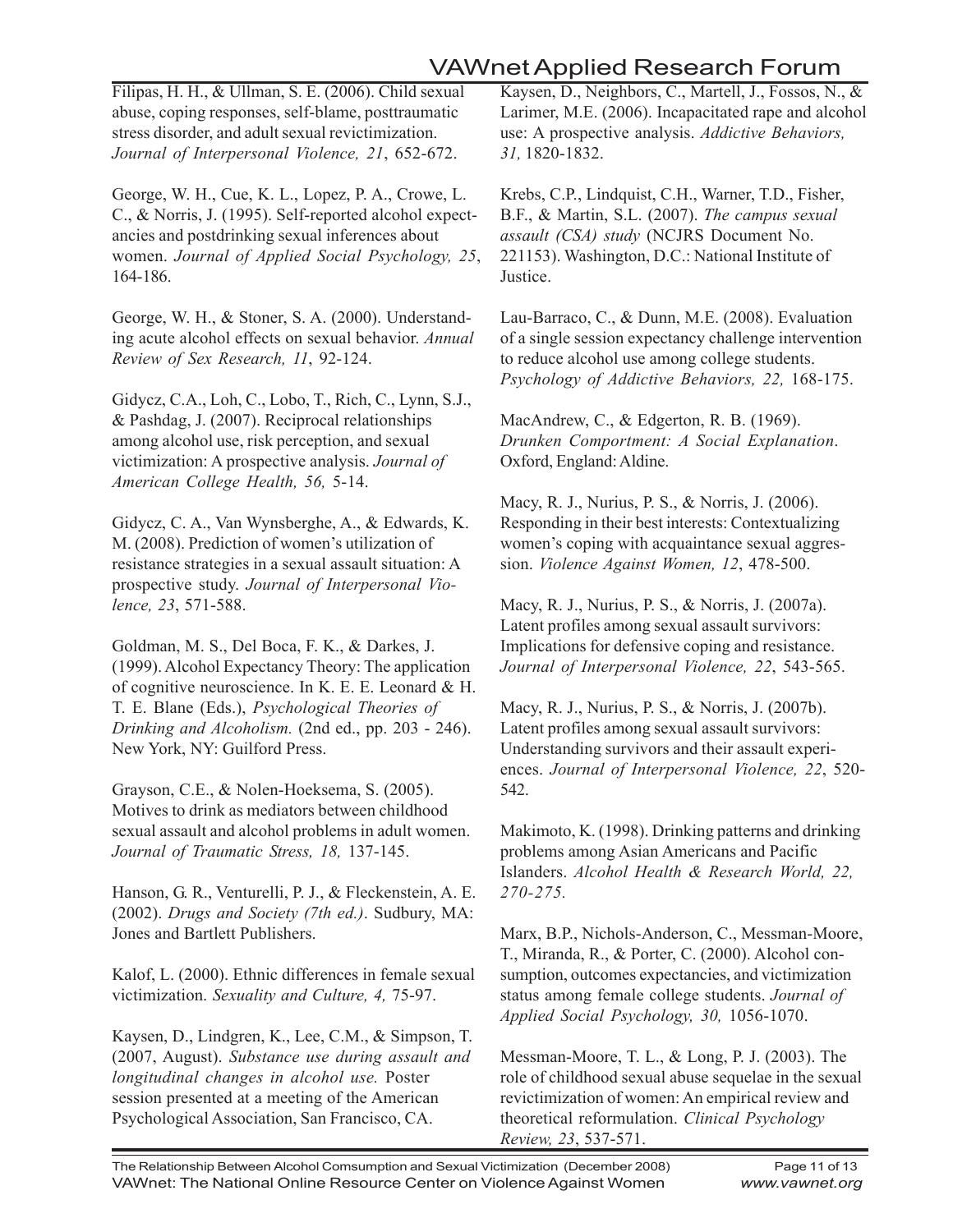# VAWnet Applied Research Forum

Miranda, R., Jr., Meyerson, L. A., Long, P. J., Marx, B. P., & Simpson, S. M. (2002). Sexual assault and alcohol use: Exploring the self-medication hypothesis. *Violence and Victims, 17*, 205-217.

Mohler-Kuo, M., Dowdall, G.W., Koss, M.P., & Wechsler, H. (2004). Correlates of rape while intoxicated in a national sample of college women. *Journal of Studies on Alcohol, 65,* 37-45.

Nash, O. (1995). *Selected Poetry of Ogden Nash*. New York, NY: Little, Brown & Co.

National Institute on Alcohol Abuse and Alcoholism. (1999). Alcohol Alert No. 46: Are women more vulnerable to alcohol's effects? Retrieved July 7, 2008 from: http://pubs.niaaa.nih.gov/publications/ aa46.htm

National Institute on Alcohol Abuse and Alcoholism. (2002). Alcohol Alert No.55: Alcohol and minorities: An update. Retrieved September 19, 2008 from: http:/ /pubs.niaaa.nih.gov/publications/aa55.htm

National Institute on Alcohol Abuse and Alcoholism. (2004). NIH News. Retrieved July 7, 2008 from: http://www.niaaa.nih.gov/NewsEvents/ NewsReleases/Screenday04.htm

National Institute on Alcohol Abuse and Alcoholism. (2008). Percent reporting alcohol use in lifetime by age group and demographic characteristics: NSDUH (NHSDA), 1994-2002. Retrieved July 7, 2008 from: http://www.niaaa.nih.gov/Resources/ DatabaseResources/QuickFacts/ AlcoholConsumption/dkpat2.htm

Neal, D.J., & Fromme, K. (2007). Event-level covariation of alcohol intoxication and behavioral risks during the first year at college. *Journal of Consulting and Clinical Psychology, 75,* 294-306*.*

Nguyen, H., Kaysen, D., Dillworth, T.M., Brajcich, M., & Larimer, M.E. (2008). *Incapacitated rape and alcohol use in Caucasian and Asian American College Women.* Manuscript submitted for publication.

Norris, J., & Cubbins, L.A. (1992). Dating, drinking, and rape: Effects of victim's and assailant's alcohol consumption on judgments of their behavior and traits. *Psychology of Women Quarterly, 16,* 179- 191.

Norris, J., George, W. H., Stoner, S. A., Masters, N., Zawacki, T., & Davis, K. C. (2006). Women's responses to sexual aggression: The effects of childhood trauma, alcohol, and prior relationship. *Experimental and Clinical Psychopharmacology, 14*, 402-411.

Norris, J., Nurius, P. S., & Dimeff, L. A. (1996). Through her eyes: Factors affecting women's perception of and resistance to acquaintance sexual aggression threat. *Psychology of Women Quarterly, 20*, 123-145.

Norris, J., Nurius, P. S., & Graham, T. L. (1999). When a date changes from fun to dangerous: Factors affecting women's ability to distinguish. *Violence Against Women, 5*, 230-250.

Nurius, P. S., Norris, J., Macy, R., & Huang, B. (2004). Women's situational coping with acquaintance sexual assault: Applying an appraisal-based model. *Violence Against Women, 10*, 450-478.

Parks, K.A., & Fals-Stewart, W. (2004). The temporal relationship between women's alcohol consumption and victimization experiences. *Alcoholism: Clinical and Experimental Research, 28,* 625- 629.

Parks, K.A., Hsieh, Y., Bradizza, C., & Romosz, A.M. (2008). Factors influencing the temporal relationship between alcohol consumption and experiences with aggression among college women. *Psychology of Addictive Behaviors, 22,* 210-218.

Parks, K.A., Romosz, A.M., Bradizza, C.M., & Hsieh, Y. (2008). A dangerous transition: Women's drinking and related victimization from high school to the first year at college. *Journal of Studies on Alcohol and Drugs, 69,* 65-74.

Sayette, M. A. (1993). An appraisal-disruption model of alcohol's effects on stress responses in social drinkers. *Psychological Bulletin, 114*, 459-476.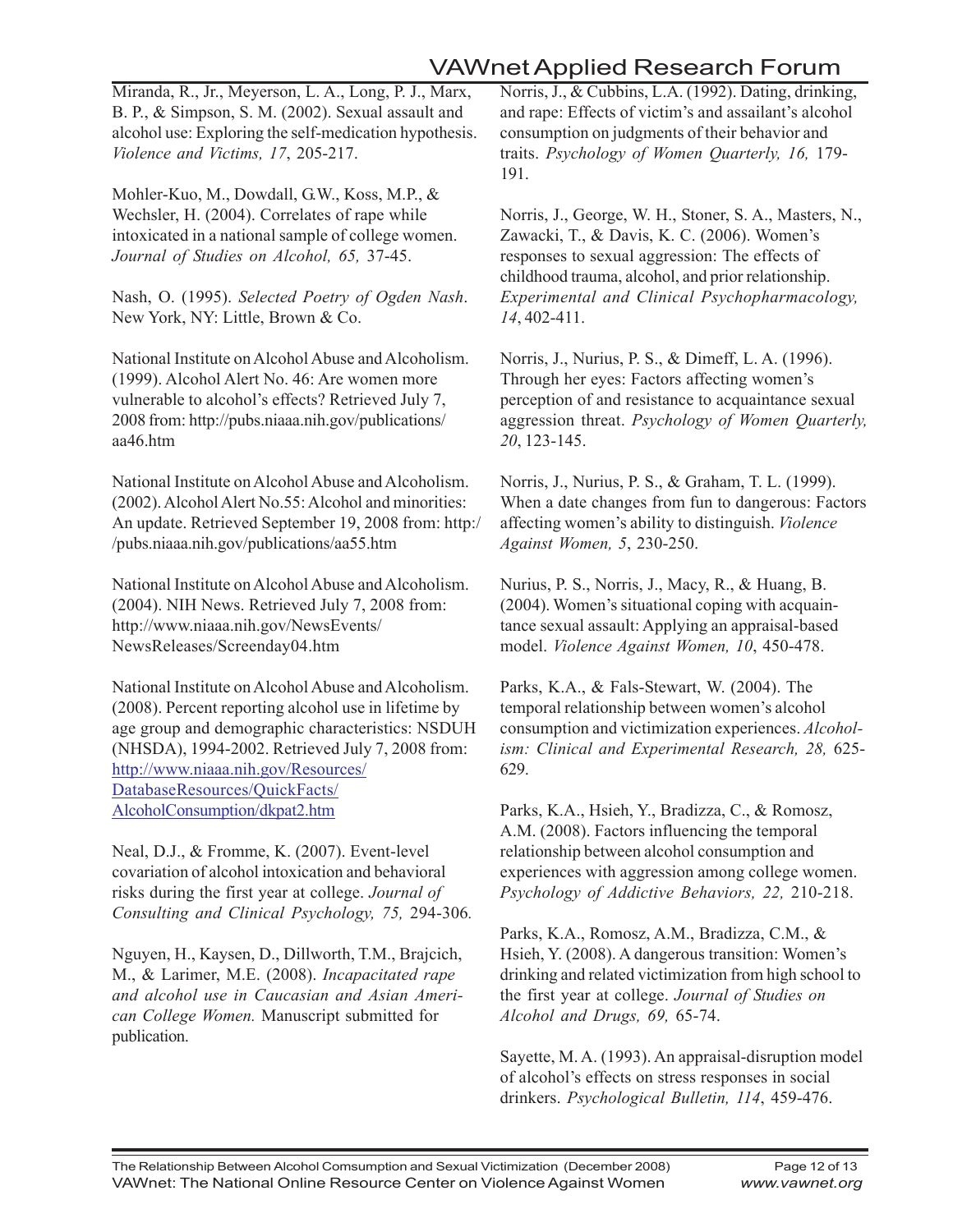# VAWnet Applied Research Forum

Schuck, A.M., & Widom, C.S. (2001). Childhood victimization and alcohol symptoms in females: Causal inferences and hypothesized mediators. *Child Abuse and Neglect, 25,* 1069-1092.

Scott, C.S., Lefley, H.P., & Hicks, D. (1993). Potential risk factors for rape in three ethnic groups. *Community Mental Health Journal, 29,* 133-141.

Steele, C. M., & Josephs, R. A. (1990). Alcohol myopia: Its prized and dangerous effects. *American Psychologist, 45*, 921-933.

Stoner, S. A., Norris, J., George, W. H., Davis, K. C., Masters, N. T., & Hessler, D. M. (2007). Effects of alcohol intoxications and victimization history on women's sexual assault resistance intentions: The role of secondary cognitive appraisals. *Psychology of Women Quarterly, 31*, 344-356.

Szlemko, W. J., J.W., W., & Thurman, P. J. (2006). Native Americans and alcohol: Past, present, and future. *The Journal of General Psychology, 133*, 435-451.

Temkin, J., & Krahe, B. (2008). *Sexual Assault and the Justice Gap: A Question of Attitude*. Oxford: Hart Publishing.

Testa, M., Livingston, J. A., & Collins, R. L. (2000). The role of women's alcohol consumption in evaluation of vulnerability to sexual aggression. *Experimental and Clinical Psychopharmacology, 8*, 185-191.

Testa, M., Livingston, J.A., VanZile-Tamsen, C., & Frone. M.R. (2003). The role of women's substance use in vulnerability to forcible and incapacitated rape. *Journal of Studies on Alcohol, 64,* 756-764.

Testa, M., VanZile-Tamsen, C., & Livingston, J. A. (2004). The role of victim and perpetrator intoxication on sexual assault outcomes. *Journal of Studies on Alcohol, 65,* 320-329.

Testa, M., VanZile-Tamsen, C., & Livingston, J. A. (2007). Prospective prediction of women's sexual victimization by intimate and nonintimate male perpetrators. *Journal of Consulting and Clinical Psychology, 75,* 52-60.

Testa, M., Vanzile-Tamsen, C., Livingston, J. A., & Buddie, A. M. (2006). The role of women's alcohol consumption in managing sexual intimacy and sexual safety motives. *Journal of Studies on Alcohol, 67*, 665-674.

Tjaden, P., & Thoennes, N. (2006). *Extent, nature, and consequences of rape victimization: Findings from the National Violence Against Women Survey*. Washington, D.C.: National Institute of Justice.

Ullman, S.E. (1996). Correlates and consequences of adult sexual assault disclosure. *Journal of Interpersonal Violence, 11,* 554-571.

Ullman, S.E., & Brecklin, L.R. (2003). Sexual assault history and health-related outcomes in a national sample of women. *Psychology of Women Quarterly, 27,* 46-57.

Ullman, S.E., Filipas, H.H., Townsend, S.M., & Starzynski, L.L. (2005). Trauma exposure, posttraumatic stress disorder and problem drinking in sexual assault survivors. *Journal of Studies on Alcohol, 66,* 610-619.

Ullman, S.E., Filipas, H.H., Townsend, S.M., & Starzynski, L.L. (2006). Correlates of comorbid PTSD and drinking problems among sexual assault survivors. *Addictive Behaviors, 31,* 128-132.